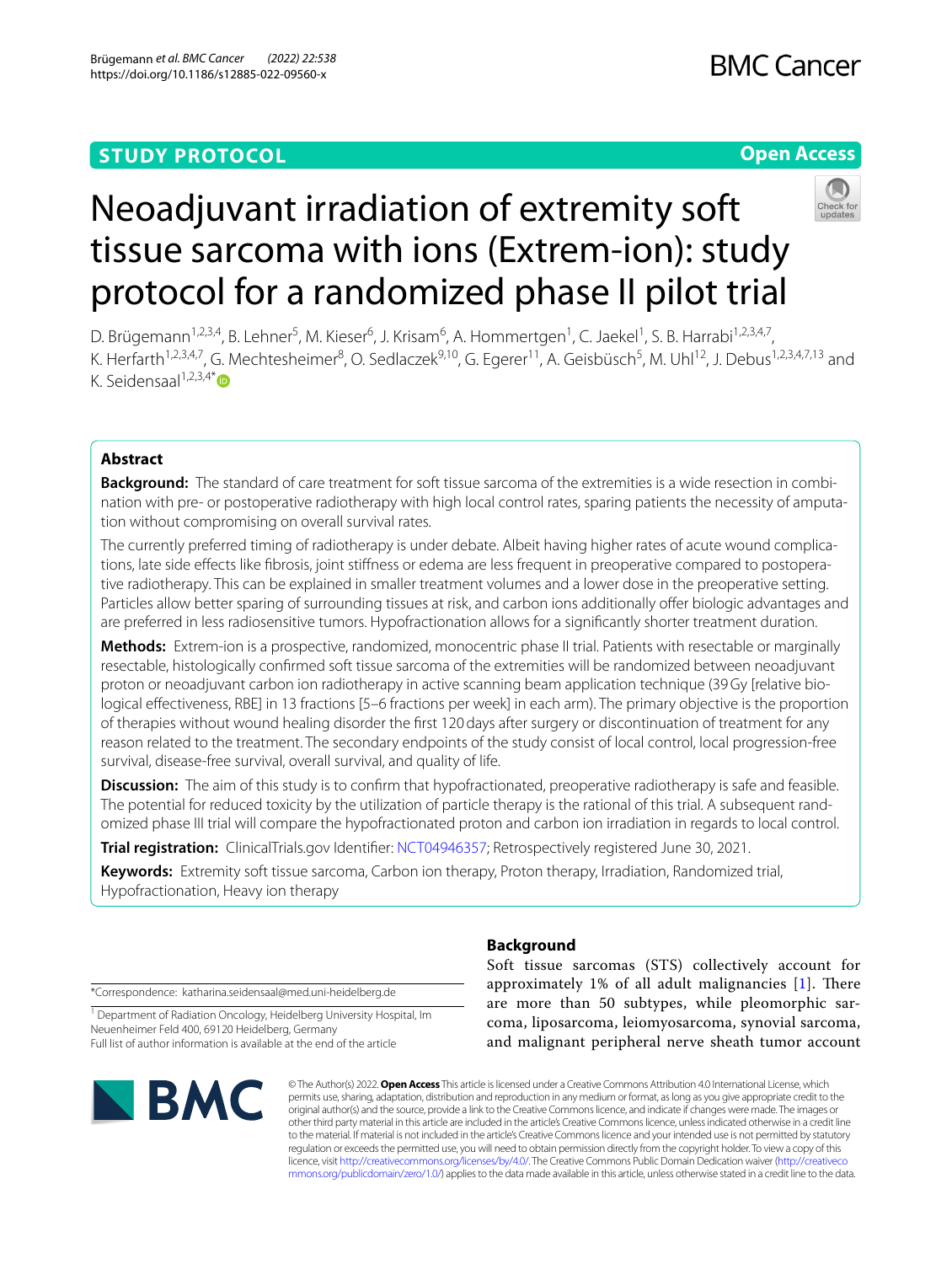for 75% of STS [[2](#page-7-1)]. With 43% the most common localization for STS are the extremities. Limb sparing wide resection in combination with radiotherapy (RT) is the current standard of care for high grade soft tissue sarcomas of the extremities [[3\]](#page-7-2). Especially patients with G2/G3 sarcomas proft from the combination of RT and surgery  $[4]$  $[4]$ . Well-differentiated sarcomas  $(G1)$ receive no subsequent treatment after total resection (R0). Compared to amputation limb sparing resection with adjuvant RT shows similar overall survival (OS) und disease free survival (DFS) rates with a high local tumor control (LC) according to prospective studies  $[4-6]$  $[4-6]$  $[4-6]$  $[4-6]$  $[4-6]$  and a recent meta-analysis [\[7](#page-7-5)]. The status of postoperative resection margins is the most important prognostic factor contributing to LC with local recurrence (LR) being up to 3.76 times more likely in patients with positive compared to negative resection margins  $[8]$  $[8]$ . The sequence of surgery and RT is widely discussed by the radiation oncologists and surgeons. The main advantages of neoadjuvant (preoperative) radiotherapy are the smaller treatment target volumes and reduced prescribed radiation doses of 50 Gy vs. 66 Gy in 2 Gy single doses in the postoperative setting. Both preoperative and postoperative RT show a similar improvement in LC in prospective studies [[4,](#page-7-3) [9–](#page-7-7)[12](#page-7-8)]. In a recent retrospective study preoperative RT was predictive for R0 resection [[13](#page-7-9)]. However, a greater incidence of acute wound complications was associated with preoperative compared to postoperative RT (35% vs.17%). Late-treatment–related side efects were more frequent in patients receiving postoperative RT, which could be explained by the higher RT dose and the larger treatment volume  $[10, 14]$  $[10, 14]$  $[10, 14]$  $[10, 14]$  $[10, 14]$ . The special physical and biological properties of protons and carbon ions lead to a superior dose distribution  $[15, 16]$  $[15, 16]$  $[15, 16]$  $[15, 16]$  $[15, 16]$ . This allows a better sparing of the surrounding tissue including the skin, muscles, joints, bones and subcutaneous fatty tissue, potentially reducing acute postoperative wound complications or late treatment related toxicities like fbrosis, joint stifness, bone fracture or edema. Carbon ions are furthermore superior to protons based on their enhanced biological efectivity, which qualifes those for the treatment of tumors of low radiosensitivity as sarcomas. The standard neoadjuvant normofractionated radiotherapy consists of 25 fractions with 2-Gy single dose over 5 weeks; the special properties of particles allow hypofractionation resulting in a reduced treatment duration of less than 3 weeks.

This single-institution, prospective, randomized, openlabel phase 2 trial evaluates the safety and feasibility of a hypofractionated, neoadjuvant proton or carbon ion radiotherapy based on the rate of wound healing disorders.

#### **Methods**

#### **Primary objective**

The primary objective of this trial is the evaluation of safety and feasibility of neoadjuvant hypofractionated irradiation in patients with extremity sarcoma using ions (protons or carbon ions) in raster scan technique. The primary endpoint is defned as the rate of wound healing disorders from beginning of radiotherapy to maximum 120days after the planned tumor resection or discontinuation for any reason related to the treatment.

#### **Secondary objectives**

Secondary objectives include the assessment of local control (LC), local progression-free survival (LPFS) and disease-free survival (DFS). Overall survival (OS) will be calculated from the start of treatment until death or censoring. Quality of life (QoL) will be assessed using the EORTC-QLQ30 questionnaire.

#### **Study design**

The study is a parallel-group, prospective, randomized clinical trial with an adaptive two-stage phase II trial design (including a sample size recalculation at the interim analysis) for patients with extremity soft tissue sarcoma, randomized to one of the two treatment arms  $\alpha$  (arm A: proton therapy, arm B: carbon ion therapy). The total dose of 39Gy (RBE) in 13 fractions will be prescribed in both arms. The accrual period of this trial will take approximately 2years with a follow-up time of 12months for each patient. Patients meeting the eligibility criteria and willing to participate will give written informed consent and will be enrolled at Heidelberg University Hospital.

#### **Inclusion criteria**

- i) Histologically confrmed soft-tissue sarcoma of the extremities with an indication for perioperative radiation treatment
- ii) Resectable or marginally resectable
- iii) Karnofsky index of  $\geq$ 70%
- iv) Age  $\geq$  18 years
- v) Carried out patient education and written consent
- vi) Patient is capable to give informed consent

#### **Exclusion criteria**

- i) Stage IV (distant metastases)
- ii) Lymph node metastasis
- iii)Metal implants that infuence treatment planning with ions
- iv) Previous radiotherapy in the treatment area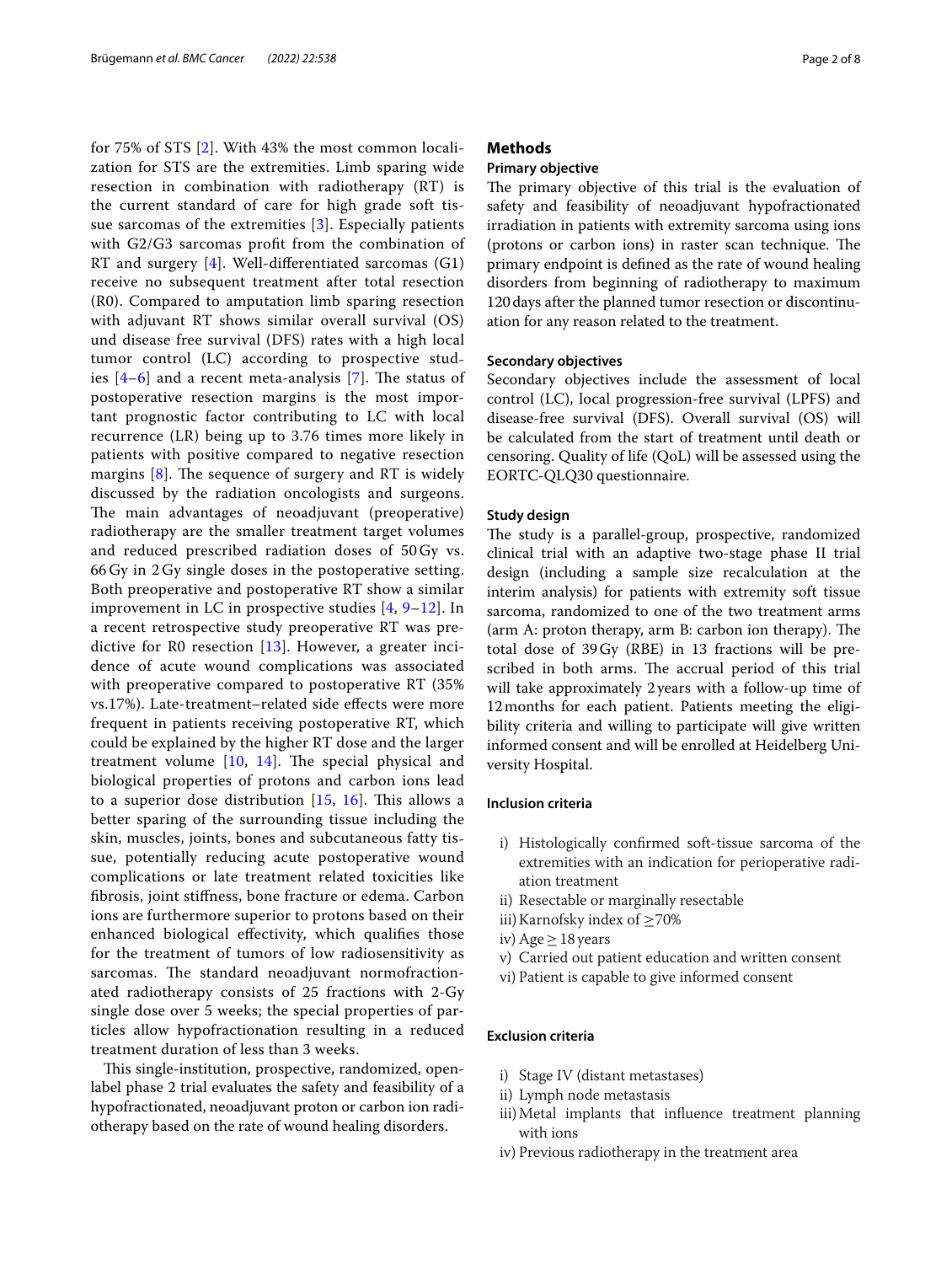v) Desmoid tumors

- vi) Simultaneous participation in another clinical trial that could infuence the results of the study.
- vii) Active medical implants for which no ion beam irradiation permit exists at the time of treatment (e.g., cardiac pacemaker, defbrillator)

#### **Treatment planning and target volume delineation**

Examinations for treatment planning consist of a CT scan (3-mm slice thickness) in treatment position and an MRI for 3D image correlation. The delineation of the extremity soft tissue sarcoma requires a T1-weighted post-gadolinium sequence.

Before performing the planning CT the prospective location of incision for the surgery is marked by the surgeon and subsequently in the contrast enhanced CT represented by a steel wire in order to spare this region in the treatment planning if possible.

Gross tumor volume (GTV) consists of the gross tumor based on CT and MRI imaging. The clinical target volume (CTV) covers the surrounding areas at risk for containing microscopic disease. The CTV includes the GTV with a lateral margin of 1-2 cm and a longitudinal margin of 3-4cm. CTV extension is limited to the anatomical compartments and includes the tumor surrounding edema. The planning target volume (PTV) includes the CTV with an additional margin of 7mm in beam direction and 5mm in all other directions (Fig. [1\)](#page-2-0).

#### **Proton/carbon ion therapy**

Treatment will be administered on an outpatient basis at the Heidelberg Ion-Beam Therapy Center (HIT)  $[17, 17]$  $[17, 17]$ [18\]](#page-7-15). Treatment planning is realized using a treatment planning system (RayStation) that enables conventional and biological optimization. Proton and carbon ion treatment is performed as active beam application (raster scanning method).

#### **Dose prescription and constraints of critical organs at risk**

The prescribed dose to the PTV is 39 Gy (RBE) in 13 fractions (5–6 fractions per week). It is estimated that the α/β value of soft tissue sarcoma is <10; a consistent value cannot be found in literature. The equivalent photon dose in 2Gy fractions (EQD2) is in the range of 48.8–42.2Gy for a  $α/β = 2-10$ . There are no risk organs with specific dose constraints to be considered in the extremities.

#### **Toxicity, safety, and quality of life**

Adverse events and toxicity will be reported according to International Common Terminology Criteria for Adverse Events (CTCAE) version 5.0 system. The results of clinical examinations as well as imaging studies (MRI or CT) will be included. Each patient will pass a baseline clinical examination after enrollment. Patients are monitored continuously during treatment, acute adverse events will be documented weekly as well as at the end of treatment. MRI of the according extremity will be planned 3weeks and the resection 4–6weeks after the end of radiotherapy. The first clinical follow-up presentation is 6 weeks after resection. Hereinafter all follow-ups include imaging studies and are performed 3, 6, 9, and 12months after the tumor resection (Table [1](#page-3-0)). The criteria for feasibility and safety are fulflled, if the rate of wound healing complications within 120days after surgery is below 15% and if the therapy was not canceled, unless the reason for canceling is clearly not treatment related.



<span id="page-2-0"></span>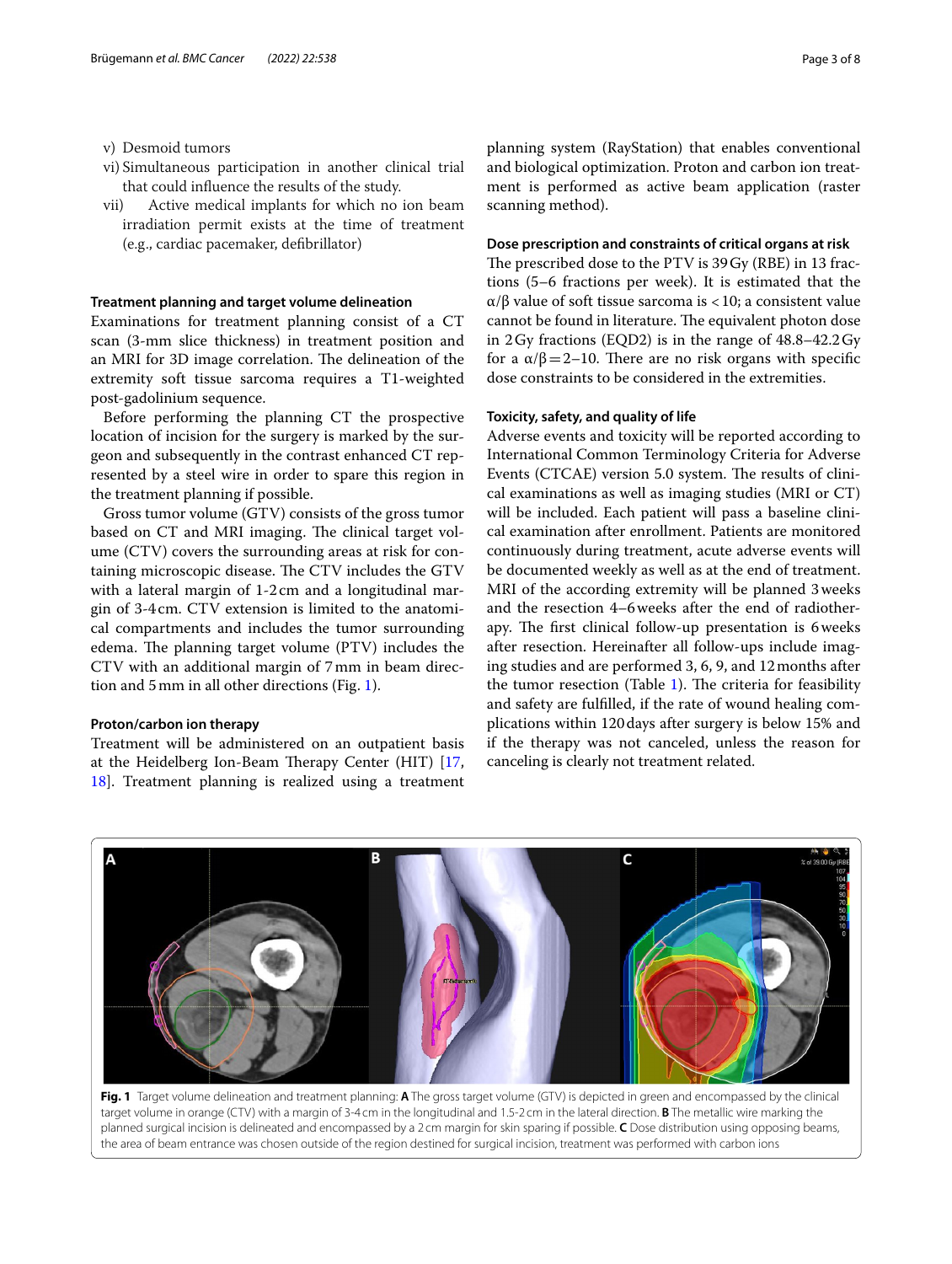|                                        | Study inclusion Prior to RT |          | During RT At the |             |          |                 |          |          |          |          | 3 wk. after RT OP: 4-6 6 wk. after RT 3 mo. after OP 6 mo. after OP 9 mo. after OP 12 mo. after OP |
|----------------------------------------|-----------------------------|----------|------------------|-------------|----------|-----------------|----------|----------|----------|----------|----------------------------------------------------------------------------------------------------|
|                                        |                             |          |                  | end of<br>눈 |          | wk. after<br>RT |          |          |          |          |                                                                                                    |
| Inclusion and exclusion<br>criteria    |                             |          |                  |             |          |                 |          |          |          |          |                                                                                                    |
| Informed consent                       |                             |          |                  |             |          |                 |          |          |          |          |                                                                                                    |
| Medical history                        |                             |          | $\times$         | $\times$    | $\times$ |                 | $\times$ | $\times$ | $\times$ | $\times$ | $\times$                                                                                           |
| Evaluation of symptoms<br>and toxicity |                             |          | $\times$         | $\times$    | $\times$ |                 | $\times$ | $\times$ | $\times$ | $\times$ | $\times$                                                                                           |
| Radiotherapy                           |                             |          | $\times$         |             |          |                 |          |          |          |          |                                                                                                    |
| Resection                              |                             |          |                  |             |          | $\times$        |          |          |          |          |                                                                                                    |
| <b>VRI</b> extremities                 |                             | $\times$ |                  |             | $\times$ |                 |          | $\times$ | $\times$ | $\times$ | $\times$                                                                                           |
| $T$ Thorax                             |                             |          |                  |             |          |                 |          | $\times$ | $\times$ | $\times$ | $\times$                                                                                           |
| Quality of life (QLQ-C30)              |                             |          |                  |             | $\times$ |                 |          | $\times$ |          |          | ×                                                                                                  |

<span id="page-3-0"></span>

| ころ                                                                                                             |  |
|----------------------------------------------------------------------------------------------------------------|--|
|                                                                                                                |  |
|                                                                                                                |  |
|                                                                                                                |  |
|                                                                                                                |  |
|                                                                                                                |  |
|                                                                                                                |  |
|                                                                                                                |  |
|                                                                                                                |  |
| ranger hot he san de andere van de san de san de san de san de san de san de san de san de san de san de san d |  |
|                                                                                                                |  |
|                                                                                                                |  |
|                                                                                                                |  |
|                                                                                                                |  |
|                                                                                                                |  |
|                                                                                                                |  |
|                                                                                                                |  |
|                                                                                                                |  |
|                                                                                                                |  |
|                                                                                                                |  |
|                                                                                                                |  |
|                                                                                                                |  |
|                                                                                                                |  |
|                                                                                                                |  |
|                                                                                                                |  |
|                                                                                                                |  |
| )<br>)<br>)<br>)                                                                                               |  |
|                                                                                                                |  |
|                                                                                                                |  |
|                                                                                                                |  |
|                                                                                                                |  |
| i<br>Co                                                                                                        |  |
|                                                                                                                |  |
|                                                                                                                |  |
|                                                                                                                |  |
| ۱                                                                                                              |  |
|                                                                                                                |  |
|                                                                                                                |  |
|                                                                                                                |  |
|                                                                                                                |  |
|                                                                                                                |  |
|                                                                                                                |  |
|                                                                                                                |  |
|                                                                                                                |  |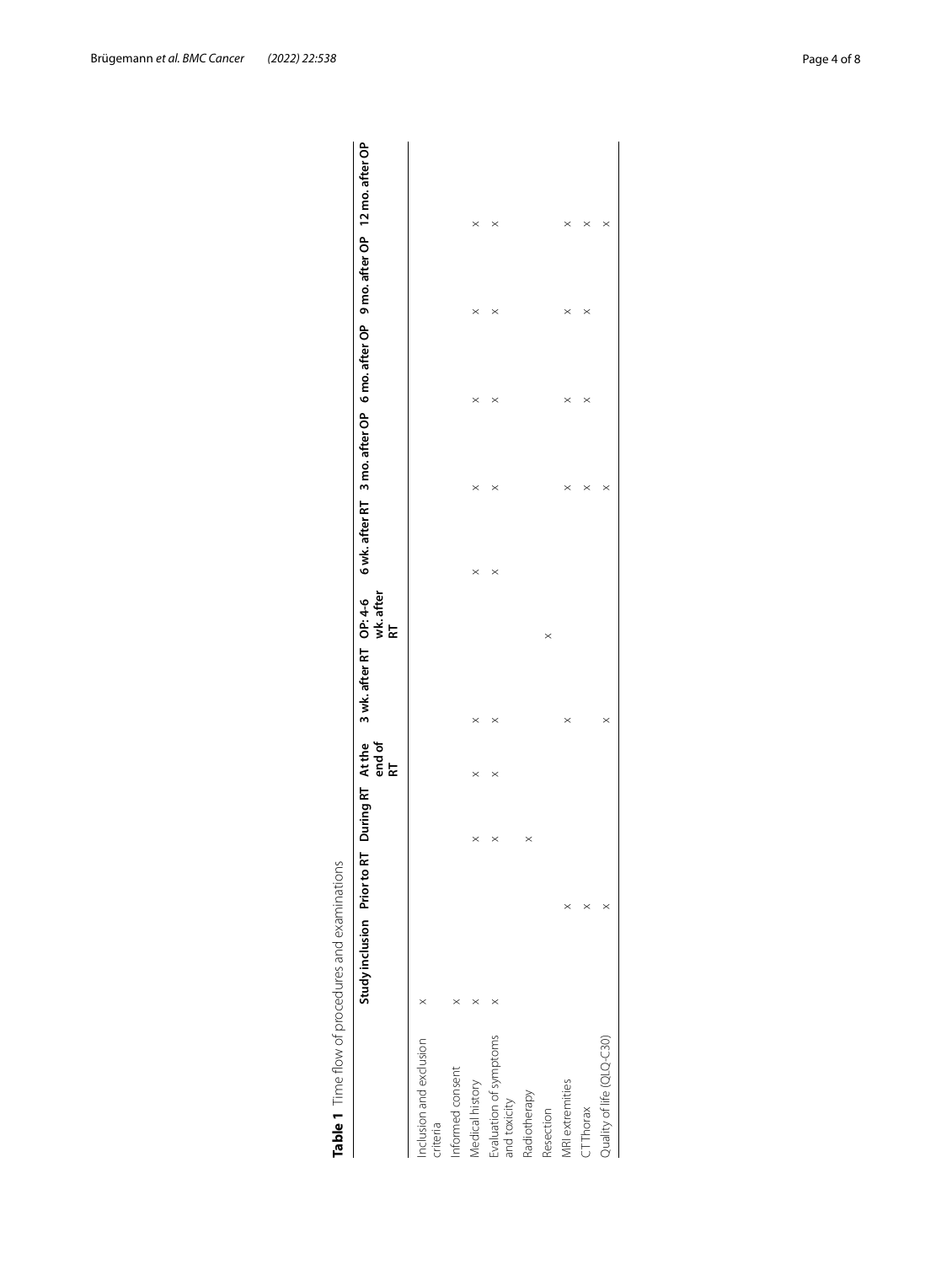Quality of life (QoL) will be assessed by EORTC QLQ-C30 questionnaires. Repetitive completion of the forms is scheduled before treatment, 3weeks after the end of radiotherapy, 6months after surgery, and at the end of the study 12months after surgery. Statistical analysis will be performed after complete acquisition of data. Changes in QoL before and after radiotherapy and before and after surgery will be determined. The two arms of the study will be compared after the end of radiation and at the end of the whole study.

#### **Secondary endpoints**

The effectiveness of treatment is examined by regular MRI of the according extremity and thoracic CT followups. Local control rate depicts the freedom from local progression. Local progression-free survival is defned as the survival probability from the beginning of radiotherapy until local progression. Disease-free survival is defned as the time from the beginning of radiotherapy until local or distant progression. The overall survival is defned as the time from the beginning of radiotherapy until the date of death due to any reason, until the end of the observation period or until the date of the last presentation in case the patient is lost to follow-up (censoring).

#### **Statistical methods**

This study is performed to deliver basic data for the neoadjuvant hypofractionated carbon ion or proton radiation treatment of patients with extremity soft tissue sarcoma by providing safety and toxicity data for the here presented treatment regimen. The framework of the safety and feasibility considerations is the current standard neoadjuvant normofractionated photon radiotherapy; it is considered as the historical cohort which served for the planning of this pilot study. The randomization will be performed as block randomization at a ratio of 1:1 aiming at equal group sizes by using a web-based randomization tool (randomizer.at).

Due to the pilot character of the trial, all analyses are performed descriptively and the results are to be interpreted accordingly. The primary endpoint is assessed separately in each of the two treatment groups by applying an optimal adaptive two-stage phase II-design with one interim analysis according to Kunzmann and Kieser  $[19]$  $[19]$ . This design is an adaptive variant of Simon's design [[20\]](#page-7-17), where the sample size of stage two is chosen optimally based on the results of the interim analysis. It ofers the possibility to prematurely terminate the study due to futility or early success at the timepoint of the interim analysis or allows data-driven recalculation of sample size for the second part of the study while adhering to the specified Type I and Type II error rates. The randomization will be performed as block randomization at a ratio of 1:1. After the interim analysis, dependent on the results, diferent sample sizes in both treatment arms may be required and the randomization ratio would then be adjusted accordingly. Under the null hypothesis, we would expect in both groups wound complications or dicontinuations to occur in  $\geq$ 35% of the treated patients within 120days after surgery, so the expected probability of patients with no wound complications and no discontinuation would be  $\pi \leq 65\%$  for both protons as well as carbon ions. Under the alternative hypothesis, we would expect less than 15% of the patients to have wound complications or discontinue therapy within 120days after surgery with  $\pi \geq 85\%$  being the rate of patients without wound complications or discontinuation within 120days after surgery.

Given these probabilities of success for the alternative and null hypothesis for the protons and carbon ion group, a statistical power of 1-β=0.80 and a one-sided Type I error rate  $\alpha = 0.05$  for each of the two comparisons, the expected sample size under the null hypothesis is 25.59 and under the alternative hypothesis it amounts to 29.97; the maximum sample size in this design is 52. The interim analysis is performed when the data of 21 patients are available and therefore this is the minimum sample size. The recalculated sample sizes for stage 2 in both treatment arms depend on the patient number with a treatment success (no wound complications and no discontinuation). These values as well as the boundaries for early stopping and the decision boundaries after stage two are calculated according to Kunzmann and Kieser  $[19]$  $[19]$  with program code supplied by the authors. The estimation of success rates in both study arms is performed by calculation of point estimators [\[21\]](#page-7-18) and calculation of two-sided 95%-Clopper-Pearson-type confdence intervals that take the adaptive two-stage design into account [[22\]](#page-7-19).

Analysis of the secondary time-to-event endpoints LPFS, DFS, and OS will be performed by the Kaplan– Meier method, patients without event will be censored. The treatment groups are compared using the logrank test. Quality of life will be measured by the EORTC-QLQ30 questionnaire and assessed by presentation of mean, standard deviation, median, minimum, and maximum as well as application of a two-sample t test. For the secondary endpoint local control, absolute and relative frequencies are calculated for each treatment group together with two-sided 95% Agresti–Coull confdence intervals, and an unconditional fourfold table test will be applied for treatment group comparison. Adverse and serious adverse events will be listed, and absolute and relative frequencies will be calculated.

The primary analysis for the primary and secondary endpoints is based on the intention-to-treat set including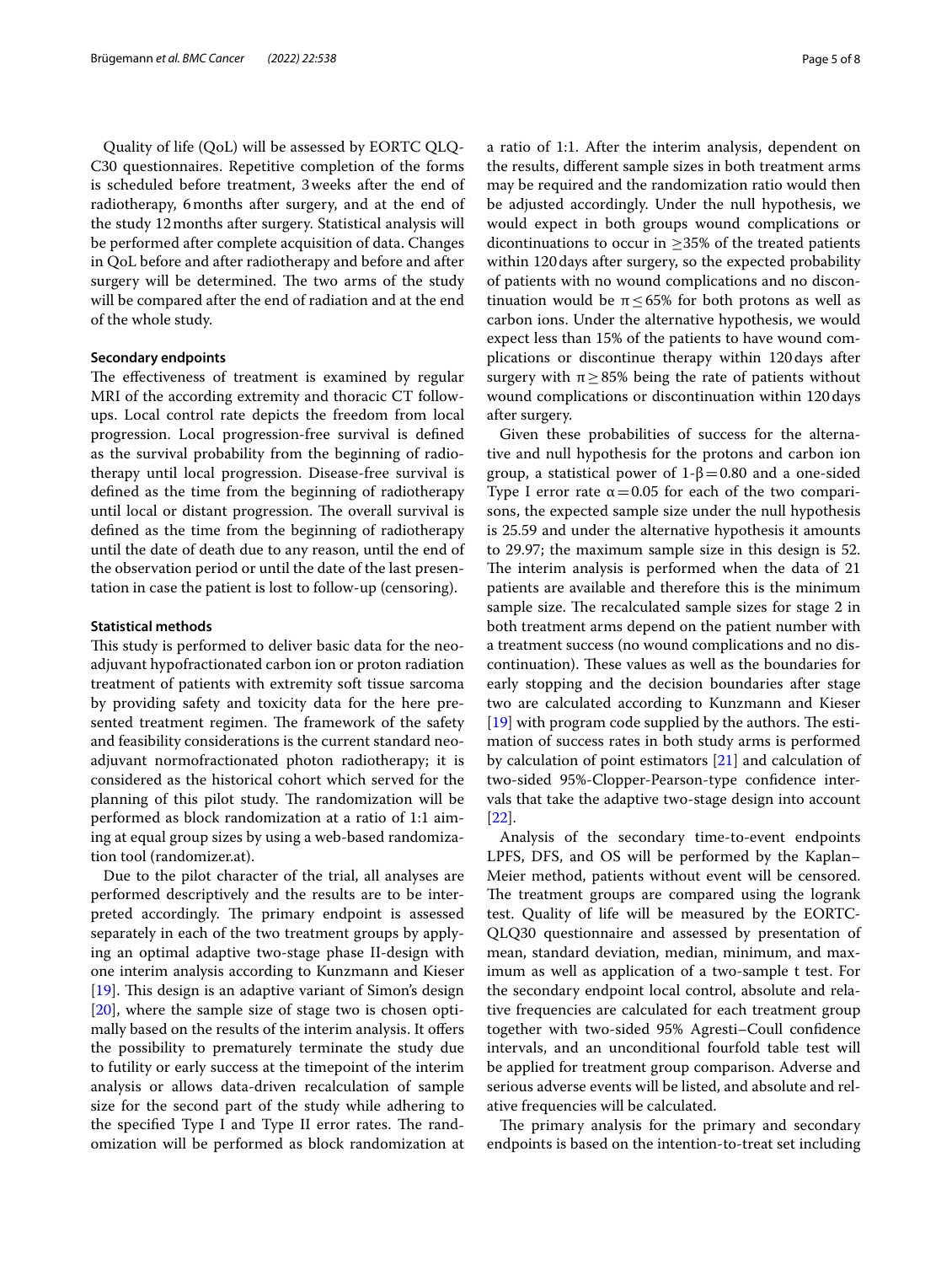all study patients fulflling the inclusion/exclusion criteria and having been treated for at least 1 week. Additionally, a per-protocol analysis is performed as sensitivity analysis which is based on all patients who have received the treatment as planned and for whom the relevant data is available. Safety endpoints are evaluated for all study patients for which the treatment has started.

Statistical analysis will be performed by the statistical software SAS v9.4 (SAS Institute, Cary, NC).

#### **Data safety monitoring board**

A Data and Safety Monitoring Board (DSMB) is composed of independent experts. The DSMB will monitor the recruitment, the reported (serious) adverse events as well as the quality of data. The goal is to ensure that the study is executed according to current standards of good clinical praxis with focus on the safety interest of the patients. The DSMB will give the principal investigator (PI) recommendations regarding trial modifcation, continuation, or premature termination.

#### **Regular study end**

The estimated period of patient accrual is  $2$  years. The regular end of treatment for the individual patient is 2 to 3weeks after beginning of radiation therapy (13 fractions, 5–6 fractions per week). The regular study end for each patient is after 12months after surgery. Patients will be then monitored by regular follow-ups according the current guidelines.

#### **Premature study termination**

Reasons for premature termination of the entire study are:

- i. Unacceptable risks or toxicities (assessment by DSMB)
- ii. One toxicity of grade 5 or two consecutive grade 4 toxicities or fve consecutive grade 3 toxicities unequivocally associated with the study therapy. The DSMB assesses and concludes whether a toxicity equal or higher than grade 3 is associated with the study treatment.
- iii. New scientifc fndings incompatible with the study treatment.

#### **Collection and management of trial-related data**

All data are collected pseudonymously and allocated to individual patient numbers. The study data are collected in form of case report forms. All important trial documents will be archived for at least 10 years according to the German GCP-Regulation. The documentation of written informed consent, the patients' consent for trial and the documentation of irradiation will be archived for 30years according to the German Radiation Protection Regulation (StrlSchV). The Study Center at the Department of Radiation Oncology will be responsible for storing all relevant data. For scientifc evaluation of the study results, the disease-associated data will be saved pseudonymously. Access to the data will be provided to the patient on demand. The principal investigator can grand access to original fles, additionally access can be commissioned by the state authorities. If a patient withdraws informed consent and does not agree with further storage and analysis, the so far acquired data material will be destroyed.

The trial is conducted in accordance to their current versions of the Declaration of Helsinki (2008 version of the Declaration of Helsinki, adopted at the 59th WMA General Assembly, Seoul, October 2008) and the guidelines of Good Clinical Practice (ICH-GCP: International Conference on Harmonization - Good Clinical Practice; May 1, 1996).

For comparison please also refer to the trial protocol of the Retro-Ion trial which investigates this radiotherapy regimen of preoperative hypofractionated particle radiotherapy for retroperitoneal sarcoma [[23\]](#page-7-20).

#### **Discussion**

The standard of care treatment consisting of limb sparing wide resection and pre- or postoperative photon radiotherapy has achieved satisfactory LCrates sparing patients the need of amputation without compromising the OS rate [[3,](#page-7-2) [4](#page-7-3), [12\]](#page-7-8). However, the sequence of treatment is still subject of debates. Preoperative radiotherapy is preferred in many guidelines as the National Comprehensive Cancer Network Guidelines (NCCN) over postoperative radiotherapy in order to reduce late toxicities as fibrosis (48% vs. 32%; *p* = 0.07), edema (23.2% vs. 15.5%) as well as joint stiffness (23.2% vs. 17.8%) albeit having higher acute wound complication rates (35% vs.17%) [[14](#page-7-11)]. These late toxicities are often permanent and function limiting. Nonetheless many institutions perform postoperative radiotherapy as acute wound complications are often non-trivial and can require the need for tissue transfer as well as bear the risks for chronic morbidities and the need for subsequent secondary operations. The Canadian Sarcoma Group performed a phase II study for patients with sarcoma of the lower extremity treated with preoperative image-guided intensity modulated radiotherapy (IG-IMRT) and tried to reduce the risk of wound healing disorders by modern conformal photon techniques. Although they could not reach significance, the risk for wound healing disorders was with 30.5% lower compared to the same subgroup with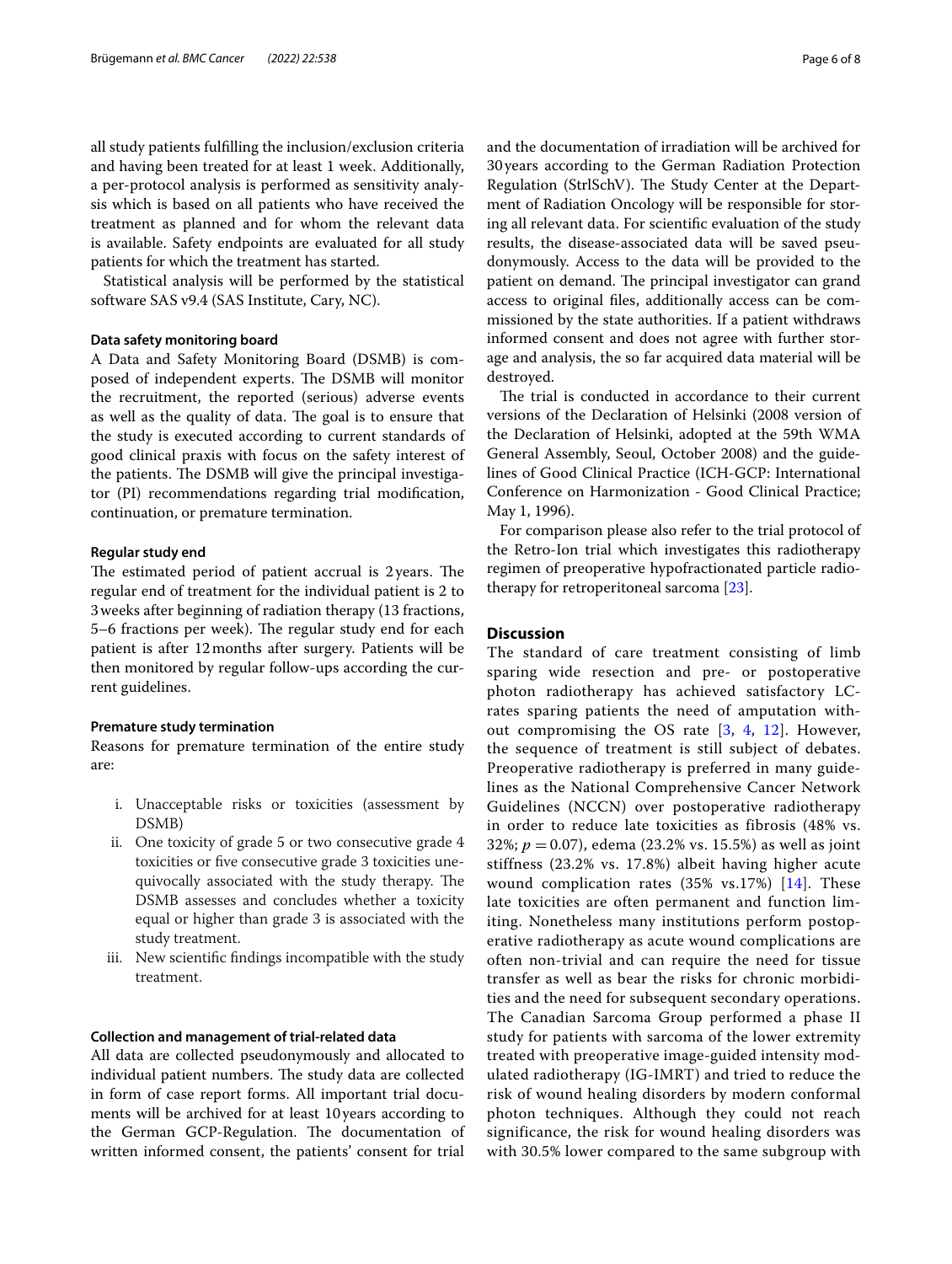40.3% for the above-mentioned phase III trial [[24\]](#page-7-21). As the problem remains even with the modern IMRT techniques other approaches like proton or carbon ion therapy with their superior dose distributions [\[15](#page-7-12), [16](#page-7-13)] are a promising treatment modality for soft tissue sarcoma in the preoperative setting, potentially being able to reduce wound complications. In addition, aiming for a minimum dose in the prospective surgery incision area of the skin could be realized very well with protons and carbon ions and thus, potentially reduce wound complications.

Heavy ions are considered as a good treatment option for tumors of low radiosensitivity as sarcomas. This being exemplified in a prospective phase I/II trial of 17 unresected bone and soft tissue sarcomas of the extremities with high 5 year-LC-rates of 76% [[25](#page-7-22)]. So far, data on proton or carbon ion therapy in the treatment of soft tissue sarcoma is relatively limited. A prospective trial with proton re-irradiation on 23 patients with recurrent and secondary soft tissue sarcoma in different locations (10 patients with extremity soft tissue sarcoma) showed that re-irradiation with protons is being well tolerated and safe in this treatment setting with wound complications in up to 15% of cases [[26](#page-7-23)]. In a recent ASCO abstract, a retrospective study of 18 patients with extremity soft tissue sarcoma treated with preoperative pencil beam proton radiotherapy, 39% developed wound complications (intraoperative debridement (25%) being the most common one), which is comparable to data from prospective studies on photon irradiation [[27](#page-7-24)]. These data suggest that particle radiotherapy has at least comparable toxicities to photon irradiation and is assumed to be safe in the use of sarcomas of the extremities.

With the advances in radiotherapy treatment techniques, hypofractionation is growing in popularity for the radiotherapy of sarcoma [[28](#page-7-25), [29](#page-7-26)]. The exact  $α/β$ ratio of extremity soft tissue sarcomas is not established yet but nonetheless a high fractionation sensitivity is currently assumed  $(\alpha/\beta < 4-5)$ , and thus, hypofractionation seems to be beneficial in regard to the radiobiological response of sarcoma cells [[30](#page-7-27)]. The technical advantages of particles are utilized in order to compensate for the potential aggravation of side effects by the implementation of hypofractionation in this protocol. Potential risk lies in the uncertainties in the definition of the equivalent total dose to the standard normofractionated schedule of 50 Gy in 25 fractions. Additionally, in this trial, the overall radiotherapy time is reduced by half through hypofractionation. This might not only improve the patient's quality of life but also reduce the risk of progression in the timeframe prior to surgery.

#### **Trial status**

Protocol Version 1.2, June 23, 2020, the recruitment began on 21.06.2021, the approximate date of recruitment completion is July, 2023.

#### **Abbreviations**

CTCAE: Common Terminology Criteria for Adverse Events; CTV: Clinical target volume; DFS: Disease free survival; DSMB: Data and Safety Monitoring Board; GTV: Gross tumor volume; HIT: Heidelberg Ion-Beam Therapy Center; ICA-r: Independent component analysis with reference; IMRT: Intensity modulated radiotherapy; ITT: Intention to treat; LC: Local control; LPFS: Local progression free survival; OS: Overall survival; PI: Principal Investigator; PFS: Progression free survival; PTV: Planning target volume; QoL: QUALITY of life; RBE: Relative biological efectiveness; RT: Radiotherapy.

#### **Acknowledgements**

Not applicable.

#### **Authors' contributions**

KS, KH, JD and MU created the concept and design of the study. BL, SBH, KH, GM, OS, GE, AG, KS contributed to the design of the study, defned the practical implementation and will provide patient care. MK, JK, AH, CJ, KS, KH, JD, BL and MU contributed to the study protocol. MK and JK provided statistical issues and will perform statistical analysis of the trial. DB has written the manuscript. All authors contributed to and approved the fnal manuscript version.

#### **Funding**

Open Access funding enabled and organized by Projekt DEAL. This study is supported by a grant of the German Research Foundation (DFG). The German Research Foundation is not involved in the design of the study, nor the collection, storage or analysis of the data gathered in this study.

#### **Availability of data and materials**

No unpublished datasets were used and/or analyzed for the study protocol. Any data is available from the corresponding author on reasonable request.

#### **Declarations**

#### **Ethics approval and consent to participate**

The study protocol, patient information and consent are approved by the ethics committee of the university of Heidelberg (S-227/2018). Furthermore, the trial is approved by the German Federal Office for Radiation Protection (Bundesamt fuer Strahlenschutz) (Z5-22461/2-2018-004). Written informed consent will be obtained from all study participants.

#### **Consent for publication**

No individual person's data is used in the manuscript.

#### **Competing interests**

The authors declare that they have no competing interests.

#### **Author details**

<sup>1</sup> Department of Radiation Oncology, Heidelberg University Hospital, Im Neuenheimer Feld 400, 69120 Heidelberg, Germany. <sup>2</sup> Heidelberg Institute of Radiation Oncology (HIRO), Heidelberg, Germany. <sup>3</sup>National Center for Tumor diseases (NCT), Heidelberg, Germany. <sup>4</sup> Department of Radiation Oncology, Heidelberg Ion-Beam Therapy Center (HIT), Heidelberg University Hospital, Heidelberg, Germany. <sup>5</sup> Center for Orthopedics, Trauma Surgery and Paraplegiology, University of Heidelberg, Heidelberg, Germany. <sup>6</sup>Institute for Medical Biometry, University of Heidelberg, Heidelberg, Germany. <sup>7</sup>Clinical Cooperation Unit Radiation Oncology, German Cancer Research Center (DKFZ), Heidelberg, Germany. <sup>8</sup>Institute of Pathology, University of Heidelberg, Heidelberg, Germany. <sup>9</sup> Department of Radiology, University of Heidelberg, Heidelberg, Germany. <sup>10</sup> Department of Radiology, German Cancer Research Center (DKFZ), Heidelberg, Germany. <sup>11</sup> Department of Hematology, Oncology and Rheumatology, Heidelberg University, Heidelberg, Germany.